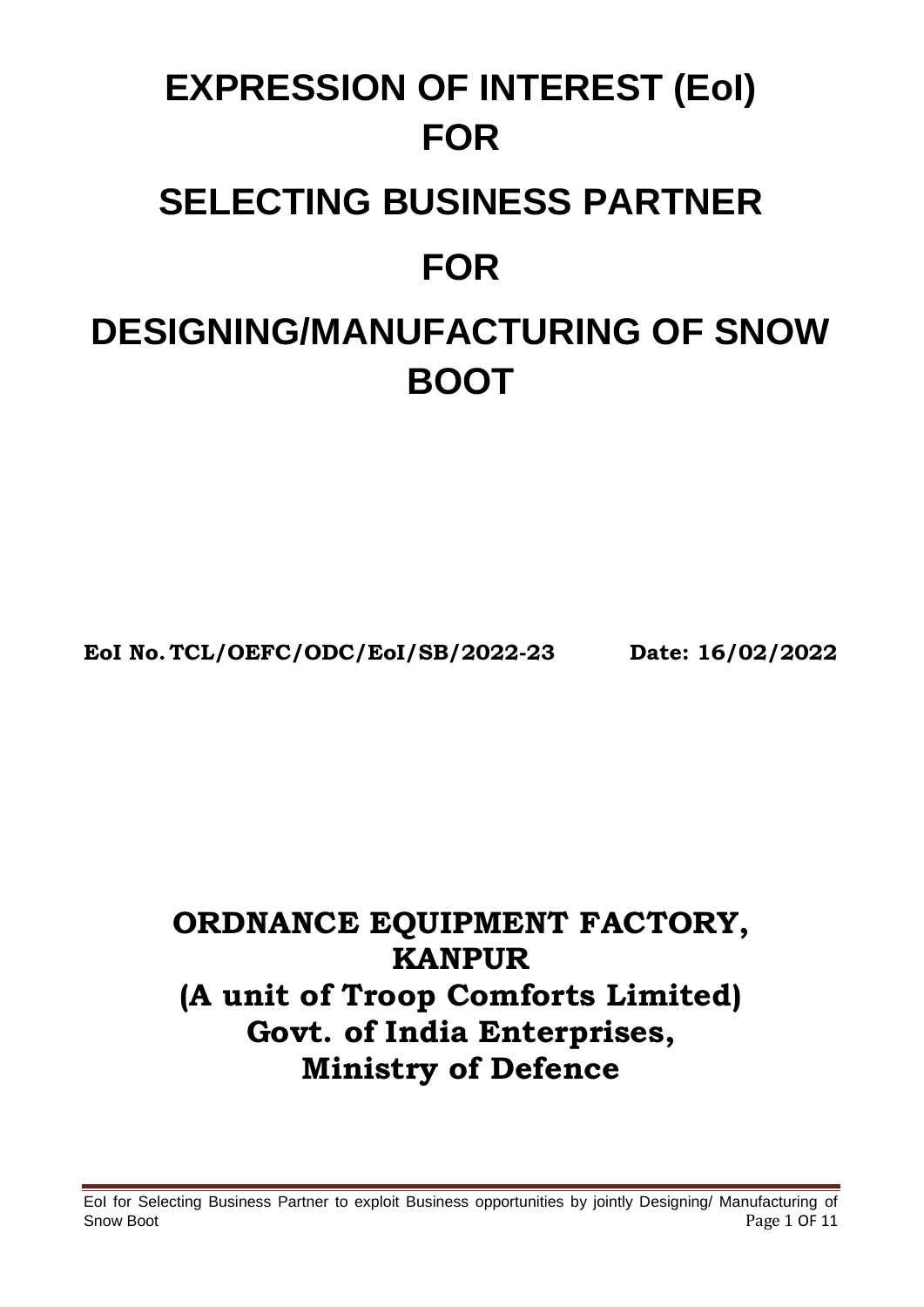## **PART – I**

#### **1. OBJECTIVE OF EXPRESSION OF INTEREST (EoI)**

The objective of this Expression of Interest (EoI) is to have MoU with an Indian enterprise to became Business Partner for Designing/Manufacturing of all types of Snow Boots in the form of complete units.

#### **2. EoI ISSUING AUTHORITY:**

This Expression of Interest (EoI) is issued by OEFC, a Unit of Troop Comfort Limited, Govt. of India Enterprise, and Ministry of Defence, intended to short-list potential bidders. OEFC decision with regard to the short-listing of bidders through this EoI shall be final and the OEFC reserves the right to reject anyorall the bidswithout assigningany reason.

| <b>S. No.</b> | <b>Item</b>                                           | <b>Description</b>                                                                                                                                                  |  |  |
|---------------|-------------------------------------------------------|---------------------------------------------------------------------------------------------------------------------------------------------------------------------|--|--|
| 1             | <b>Project Title</b>                                  | <b>Expression of Interest (EoI) for selecting Business</b><br>Partner to exploit Business opportunities by jointly<br><b>Designing/Manufacturing of Snow Boots.</b> |  |  |
| $\mathbf 2$   | Eol No. & Date                                        | TCL/OEFC/ODC/Eol/SB/2022-23 Dt. 16.02.2022                                                                                                                          |  |  |
| 3             | <b>ProjectInitiator Details</b>                       |                                                                                                                                                                     |  |  |
|               | Department                                            | <b>Ordnance Equipment Factory, Kanpur</b><br>A Unit of Troop Comfort Limited                                                                                        |  |  |
|               | <b>Contact Person &amp; Contact</b><br><b>Details</b> | Shri: Kuldeep Kumar                                                                                                                                                 |  |  |
|               |                                                       | Phone: 0512-2311181 (Extn 3070)                                                                                                                                     |  |  |
|               |                                                       | Mobile: 81056 06388                                                                                                                                                 |  |  |
|               |                                                       | Email: kuldeepkumar@ord.gov.in                                                                                                                                      |  |  |
|               |                                                       | <b>Ordnance Equipment Factory</b><br>A unit of Troop Comforts Limited, Kanpur<br>$U.P. - 208001.$<br>Ph. No.0512-2311181-85<br>Email: oefc@ord.nic.in               |  |  |
| 4             | Submission of Proposal                                | The General Manager<br><b>Ordnance Equipment Factory</b><br>Kanpur, U.P. - 208001<br>Email: oefc@ord.nic.in                                                         |  |  |
| 5             | Website                                               | https://www.troopcomfortslimited.co.in                                                                                                                              |  |  |

EoI for Selecting Business Partner to exploit Business opportunities by jointly Designing/ Manufacturing of Snow Boot Page 2 OF 11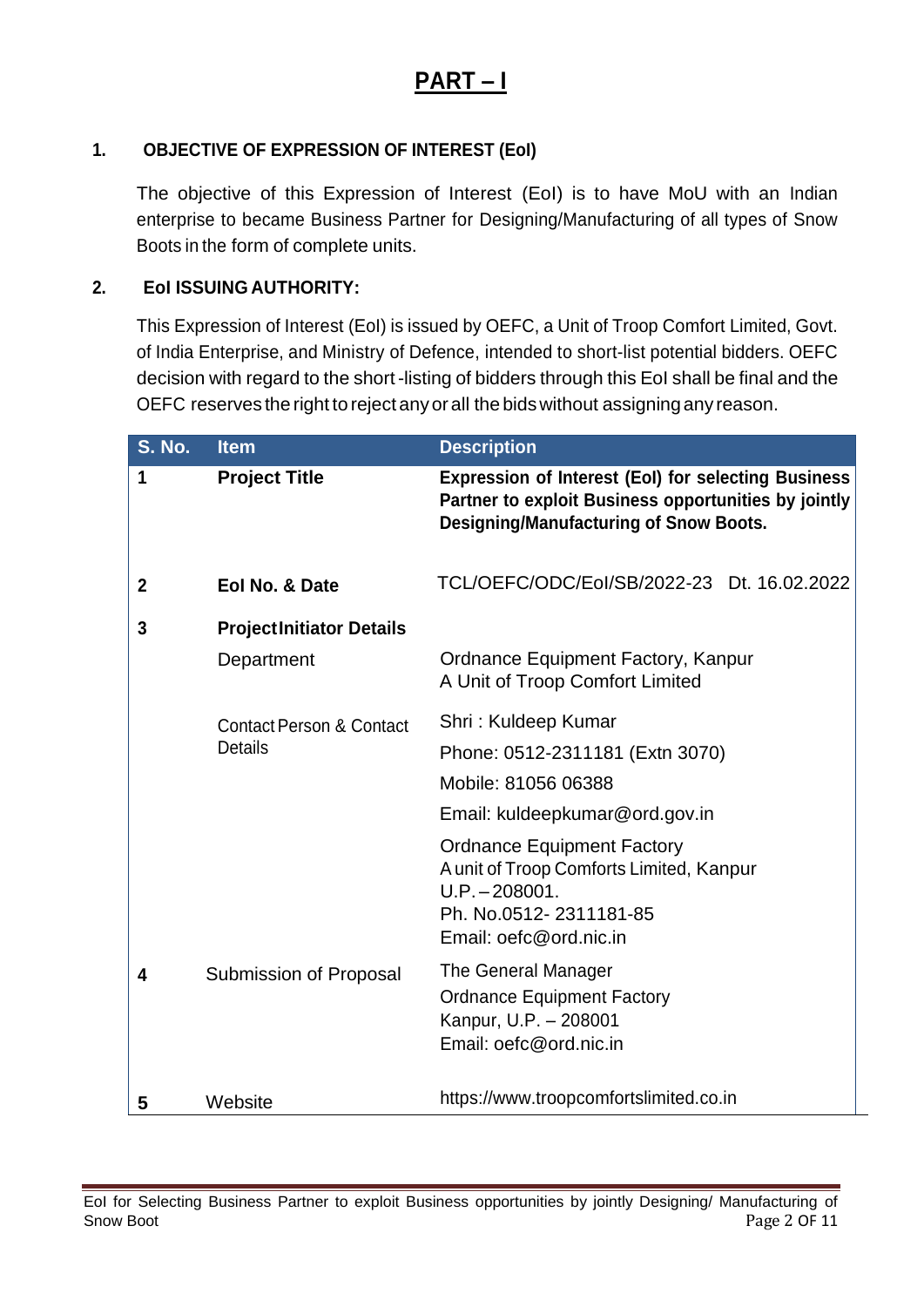#### **3. TENTATIVE CALENDAR OF EVENTS**

The following table enlists important milestones and timelines for completion of bidding activities:

| S. No | <b>Milestone</b>                                            | Date and time<br>(dd-mm-yyyy;<br>hh:mm) |
|-------|-------------------------------------------------------------|-----------------------------------------|
| 1.    | Release of Expression of Interest (EoI)                     | 16/02/2022                              |
| 2.    | Last date for submission of written questions by<br>bidders | 23/02/2022; 17:00 Hrs                   |
| 3.    | Response to the Queries                                     | 25/02/2022; 17:00 Hrs                   |
| 4.    | Last date for Submission of Eol Response                    | 28/02/2022; 17:00 Hrs                   |
| 5.    | Opening of EolResponses                                     | 02/03/2022; 11:00 Hrs                   |
| 6.    | Declaration of Short listed Firms                           | To be informed later                    |

#### **4. AVAILABILITY OF THE EoIDOCUMENTS**

EoI can be downloaded from the website https://www.troopcomfortslimited.co.in. The bidders are expected to examine all instructions, forms, terms, project requirements and other details in the EoI documents. Failure to furnish complete information as mentioned in the EoI documents or submission of a proposal not substantially responsive to the EoI documents in every respect will be at the bidder's risk and may result in rejection of the proposal.

#### **5. VENUE &DEADLINE FOR SUBMISSION OF PROPOSALS**

Proposals, in its complete form in all respects as specified in the EoI, must be submitted to OEFC, at the following address/mail:

> **The General Manager Ordnance Equipment Factory Kanpur, U.P. – 208001 Email: oefc@ord.nic.in**

OEFC may, in exceptional circumstances and at its discretion, extend the deadline for submission of proposals by issuing an addendum to be made available on the OEFC website, in which case all rights and obligations of OEFC and the bidders previously subject to the original deadline will thereafter be subject to the deadline as extended.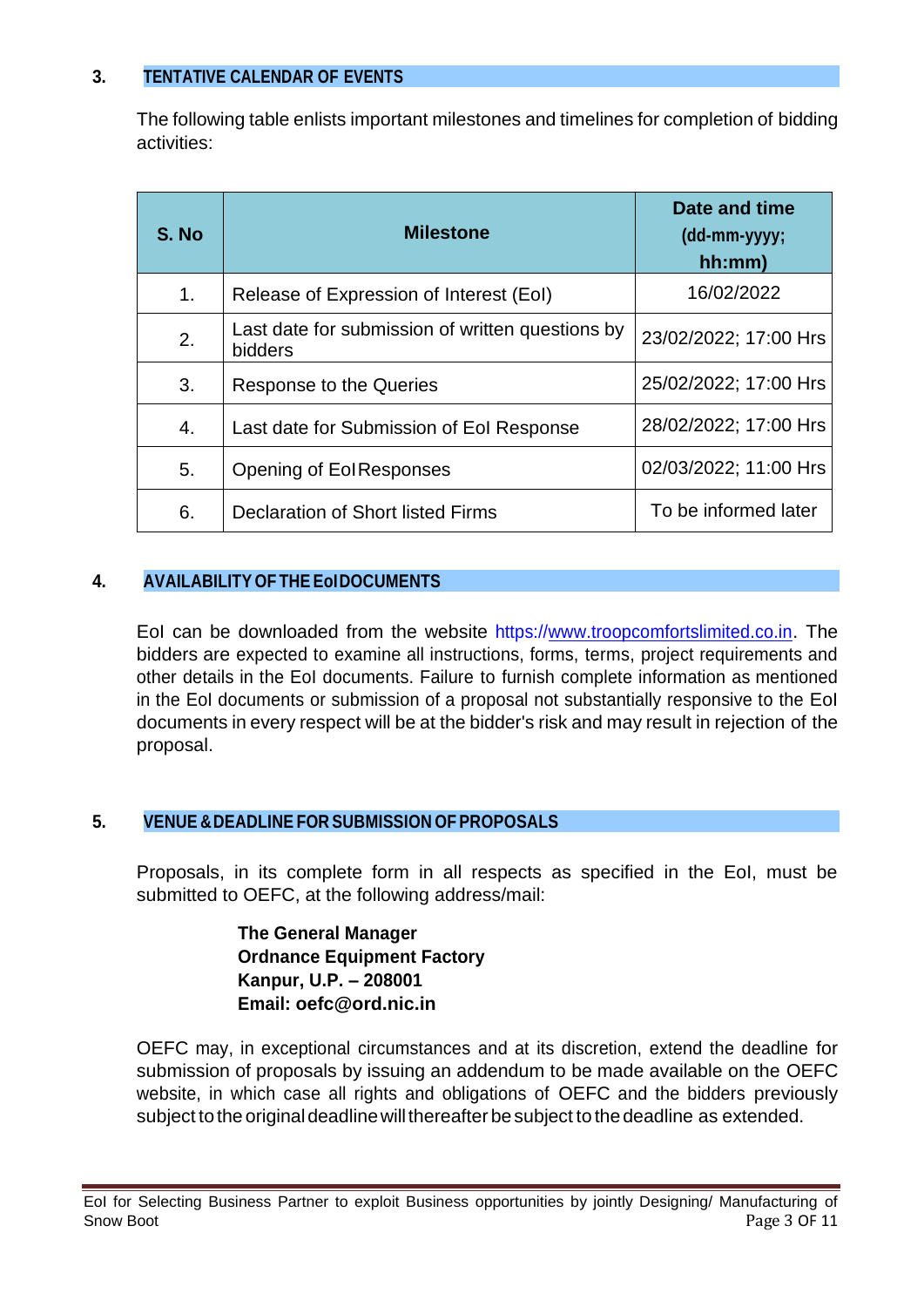## **PART – II**

## **EXPRESSION OF INTEREST (EoI)**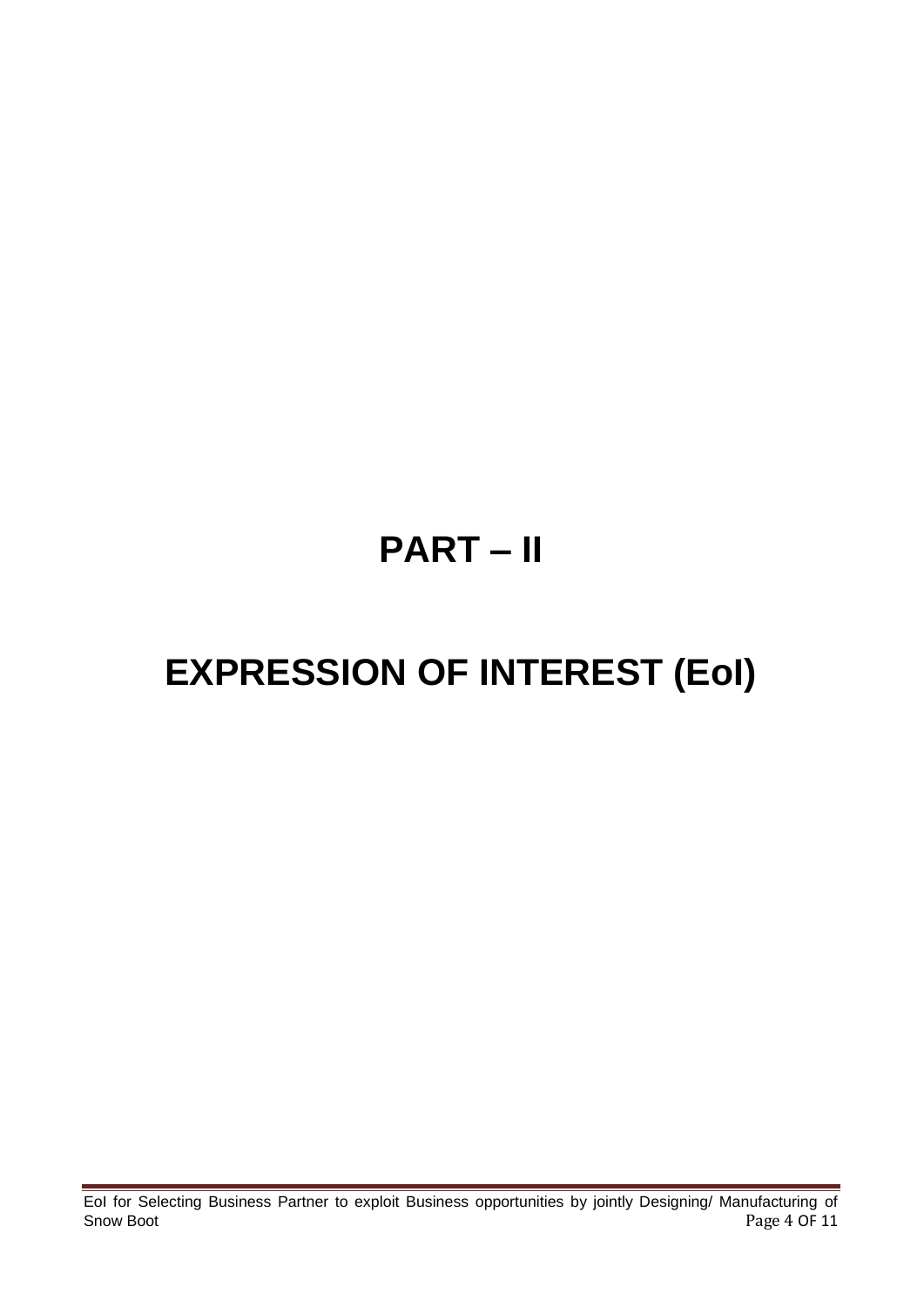#### **ORDNANCE EQUIPMENT FACTORY, KANPUR (A unit of Troop Comforts Limited) Govt. of India Enterprises, Ministry of Defence**

### **EXPRESSION OF INTEREST (EOI) FOR SELECTING BUSINESS PARNER FOR DESIGNING/MANUFACTURING OF SNOW BOOT**

#### **EoI No.: TCL/OEFC/ODC/EoI/SB/2022-23 Dated: 16/02/2022**

#### **SUB: Expression of Interest (EoI) for selecting Business Partner to exploit Business opportunities by jointly Designing/Manufacturing of Snow Boot.**

#### **1. INTRODUCTION**

- Ordnance Equipment Factory, Kanpur (OEFC) is a unit of Troop Comforts Limited, Govt of India Enterprise, Ministry of Defence. Troop Comforts Limited is a Public Sector Undertaking incorporated on  $01<sup>st</sup>$  October 2021 under the companies Act, 2013(18 of 2013) with 100 % equity share held by Government of India. Prior to this, OEFC was part of erstwhile OFB (Ordnance Factory Board) under Dept. of Defence Production, Govt. of India.
- The unit is involved in manufacture of Troop Comforts Equipment such as Boots, Tents (TEFS 2M/4M, Tent Arctic), Sleeping Bags, Bukharis etc for Indian Armed Forces, MHA, State Police and Civil Sector.
- OEFC is equipped with State of The Art NABL Accredited Laboratory for all kind of input materials inspection.

#### **2. OBJECTIVE:**

The objective of this Expression of Interest (EoI) is to have MoU with an Indian enterprise to become Business Partner for Designing/Manufacturing of Snow Boot.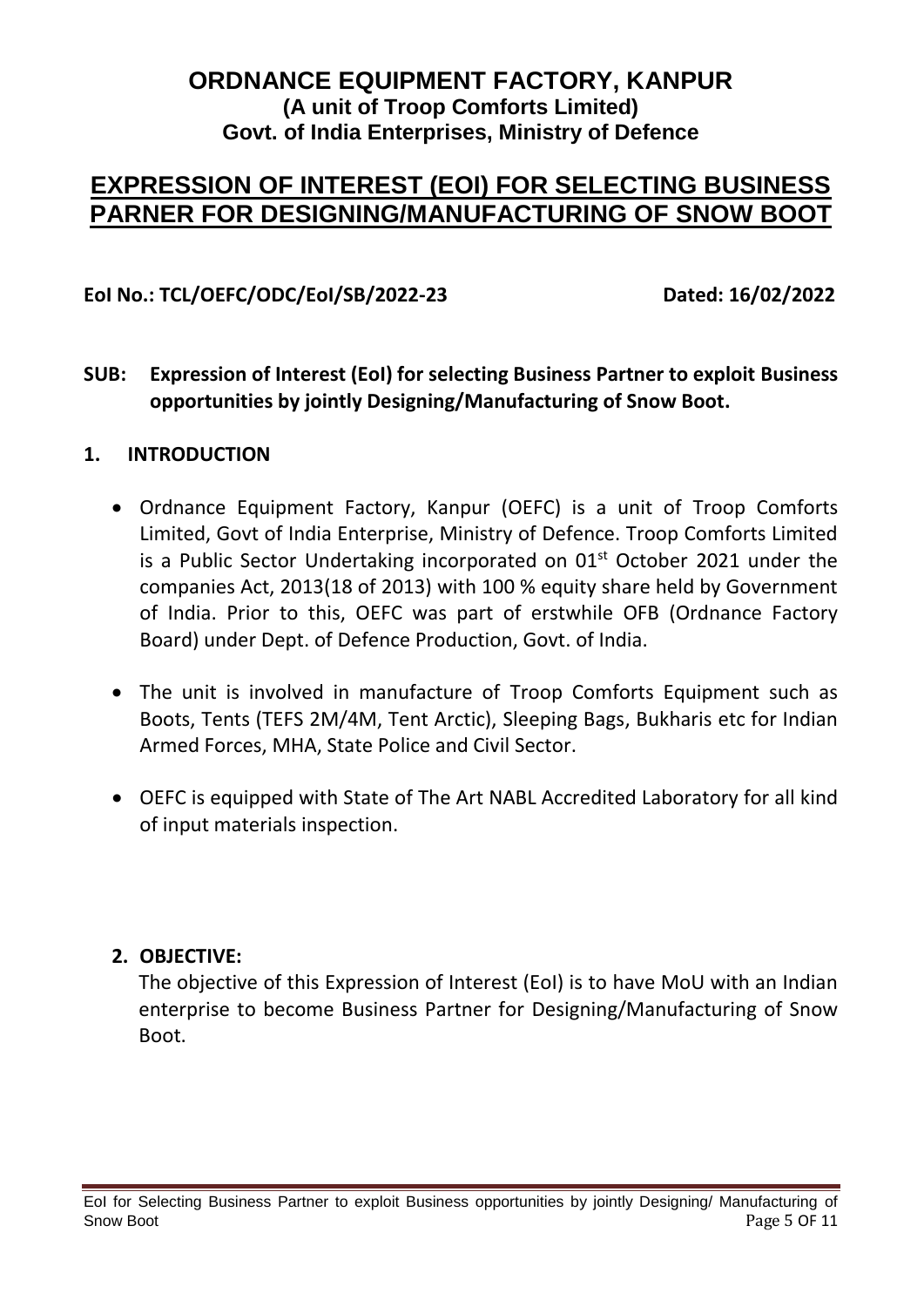#### **3. GENERAL INFORMATION:**

- a) The intended partner firm must have all technical and production facilities for manufacturing of Snow Boot conforming to relevant specifications. The firm should be able to supply/support either the complete or part/subassemblies/accessories (add-ons) depending on the requirement.
- b) The firm must have designed, developed & manufactured the subject item with minimum 50% of indigenous content. If they have collaborated with any foreign technology partner, the nature of such collaboration and technology area must be clearly stated in their offer.
- c) This EoI is not a part of bidding process and submission of any information against this EoI or any other additional information do not automatically entitle them to claim to qualify and/or any other right in any way.
- d) OEFC reserves the right to seek additional information from participating firms, including detailed presentation of their proposal.
- e) OEFC reserve the right, solely at its discretion to modify or issue another EoI at a later date without assigning any reason whatsoever.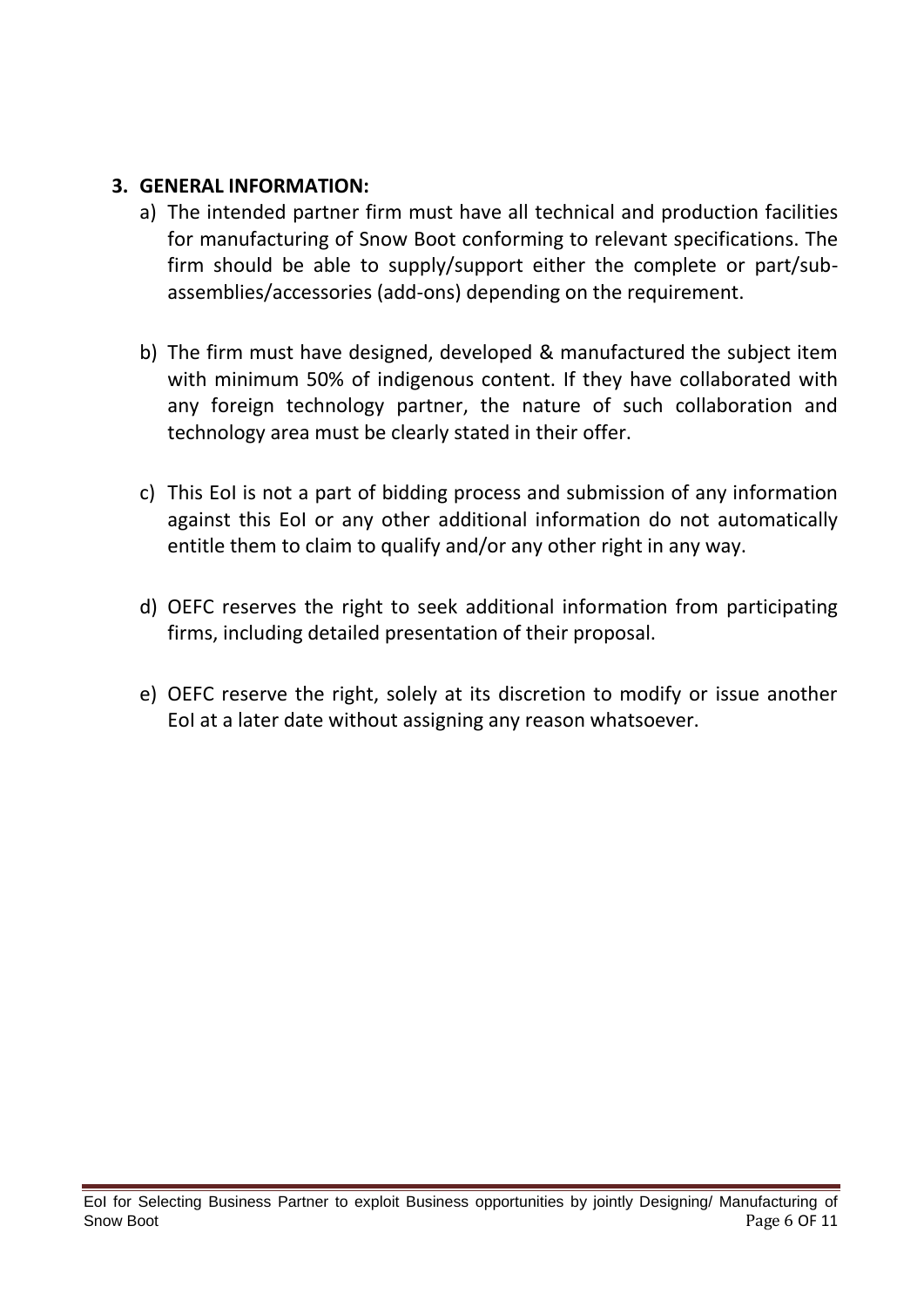#### **4. DETAILS OF THE COMPANY:**

| a)           |                                                                                                                                |                                                  |
|--------------|--------------------------------------------------------------------------------------------------------------------------------|--------------------------------------------------|
|              | Name of the Company                                                                                                            |                                                  |
| b)           | <b>Complete Address</b>                                                                                                        |                                                  |
| C)           | Nature of the Company                                                                                                          |                                                  |
| d)           | <b>Ownership Status</b>                                                                                                        |                                                  |
| e)           | Category of Industry                                                                                                           | Startup/DPSU/ MSME/etc                           |
| f)           | Registrations available with Govt<br>Agencies:<br>(Please mention Registration No.,<br>date & enclose the Certificate):        | 1.<br>2.<br>3.<br>4.                             |
| g)           | Average Turnover for last 03<br>Years (min Rs. 5 Cr. Required).<br>(Relaxable for Start-ups as per<br>latest Govt. Guidelines) |                                                  |
| h)           | Net Worth of previous financial<br>year                                                                                        | Positive / Negative                              |
| i)           | Defence Industrial Licence, if any.<br>If Yes, enclose the details                                                             |                                                  |
| j)           | PAN/TAN/CIN/GST<br>(Enclose the certificate copy)                                                                              |                                                  |
| $\mathsf{k}$ | Balance Sheets of last 03 Financial<br>Years enclose.                                                                          |                                                  |
| $\vert$      | Name of Contact person with<br>communication details                                                                           | Name:<br>Phone/Mob No:<br>Email:<br>Whatsapp No: |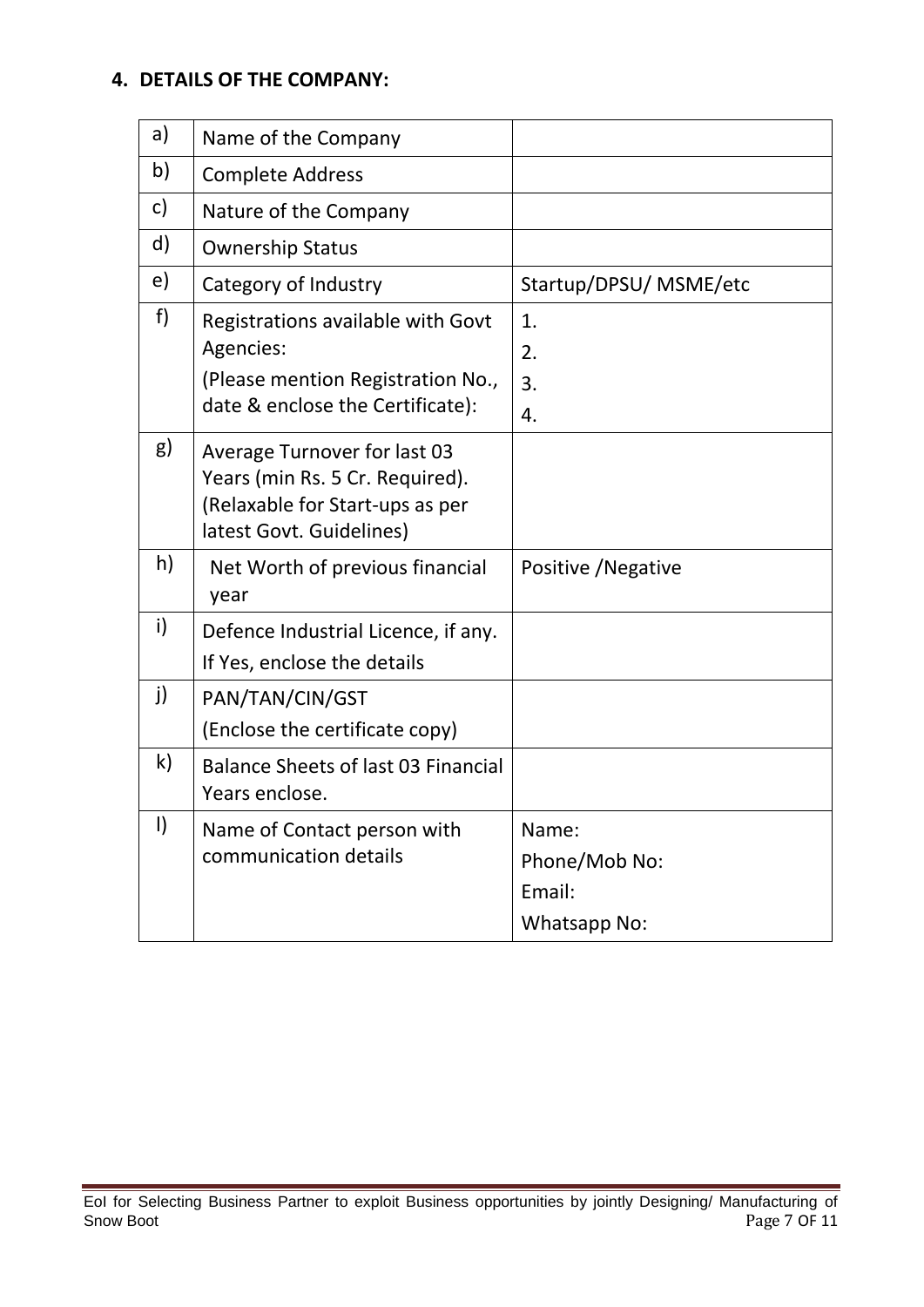#### **5. DETAILS FOR TECHNICAL EVALUATION:**

| a)            | Capability/Capacity to<br>design<br>/develop/manufacture& supply the<br>subject items in the<br>form<br>0f                             | Yes/No    |
|---------------|----------------------------------------------------------------------------------------------------------------------------------------|-----------|
|               | complete units or parts thereof.                                                                                                       |           |
| b)            | Enclose the latest & complete<br>Technical Brochure of all the<br>products/ technology along with<br>their annual production capacity. | Yes/No    |
| $\mathsf{c})$ | Enclose the complete details of Plant<br>& Machine along with their annual<br>production capacity.                                     | Yes/No    |
| d)            | Enclose the details of Domestic<br>supply orders executed with Indian<br>Armed Forces/MHA etc                                          | Yes/No/NA |
| e)            | Enclose the details of Export Supply<br>Orders, if any,                                                                                | Yes/No/NA |
| f             | Enclose the details along with copy<br>of IPRs, if any                                                                                 | Yes/No/NA |
| g)            | Enclose the<br>details of Foreign<br>collaborations, if any.                                                                           | Yes/No/NA |
| h)            | Enclose details of In-House R&D<br>setup, if any.                                                                                      | Yes/No/NA |
| i)            | of<br>National/International<br><b>Details</b><br>certification/accreditation<br>along<br>with copy, if any.                           | Yes/No/NA |
| j)            | Any other relevant information                                                                                                         | Yes/No    |

#### **6. SHORT LISTING & SIGNING OF MoU:**

After evaluating the credentials, draft MoU will be forwarded to the selected Business Partner. After confirmation of mutually agreed details of the draft MoU, the MoU will be signed.

#### **7. OTHER REQUIREMENTS:**

The Participating Firms should also submit the following:

- i. Non-Disclosure Agreement
- ii. No Cost No Commitment confirmation.
- iii. An undertaking that firm is not debarred/blacklisted by any Government Organization/Department. (Format enclosed)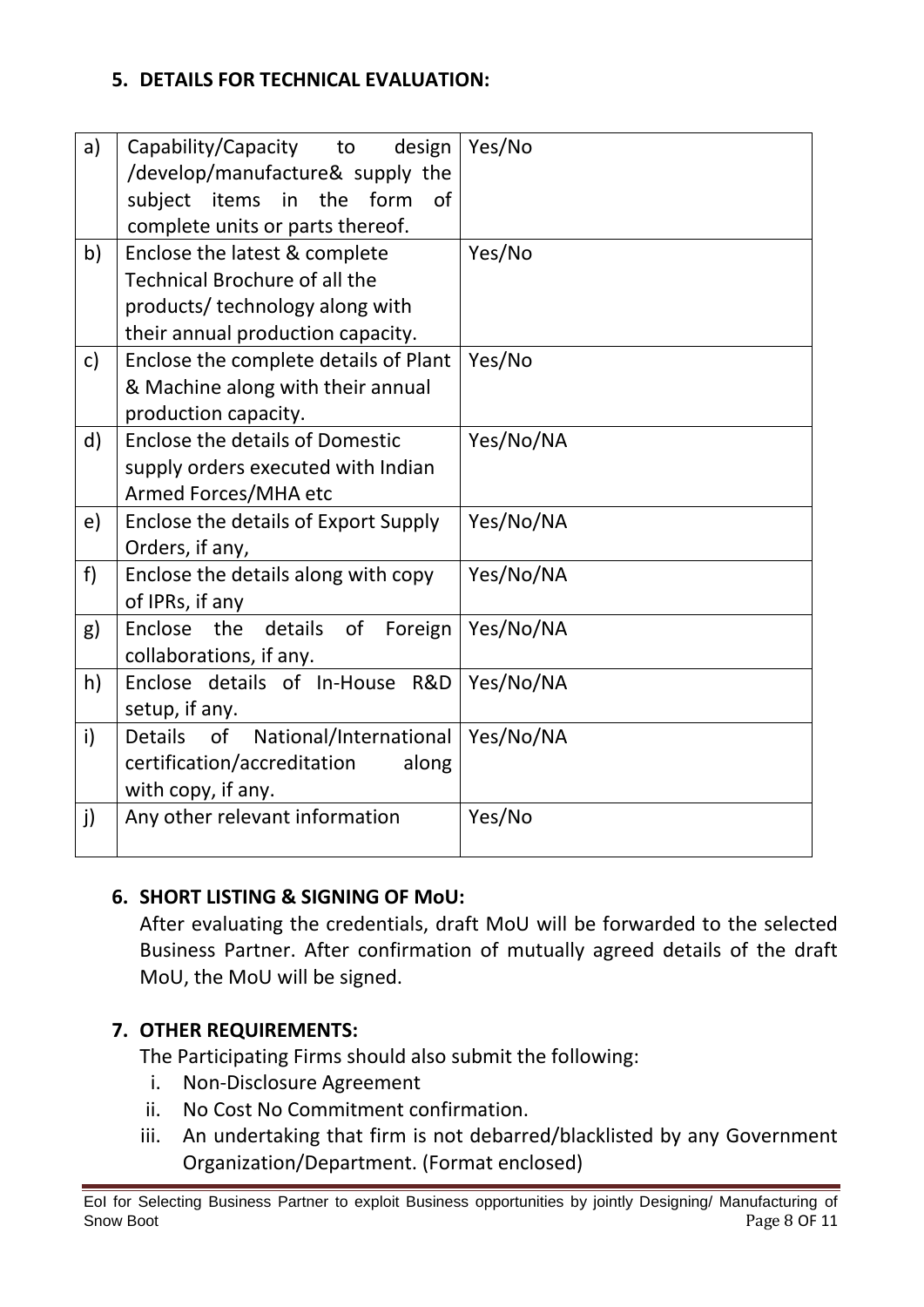#### **8. RESPONSE AGAINST THIS EXPRESSION OF INTEREST MAY BE SUBMITTED AT FOLLOWING ADDRESS:**

The General Manager Ordnance Equipment Factory Kanpur - 208001. Email: oefc@ord.nic.in

#### **9. DETAILS OF NODAL OFFICER:**

For any additional information or clarification correspondence can be made at following point of contact of OEFC Kanpur:

Nodal Officer: Kuldeep Kumar Phone: 0512-2311181 (Extn 3070) Email: kuldeepkumar@ord.gov.in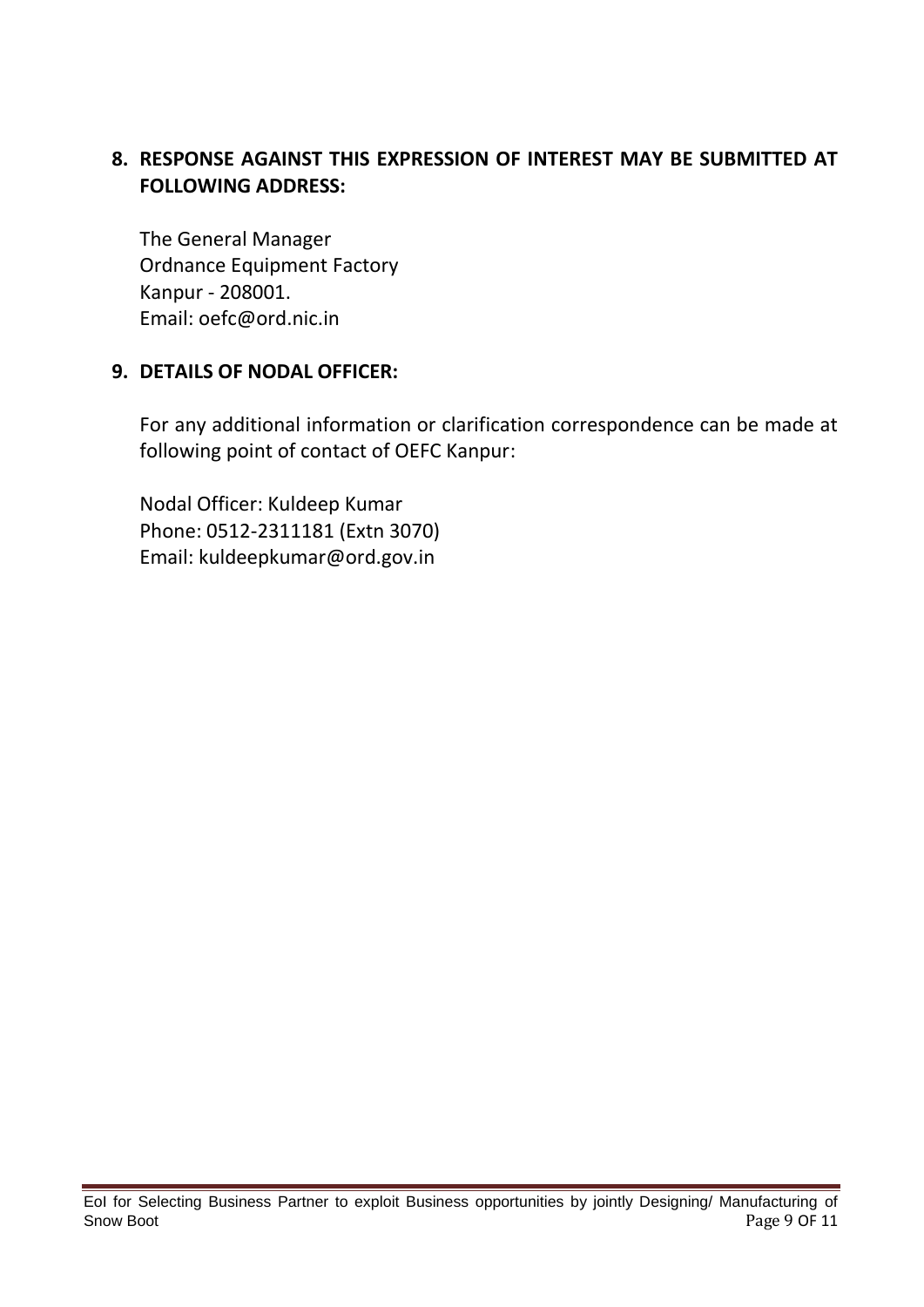#### **CHECK LIST FOR ENCLOSURES:**

Following is the Checklist for the documents to be attached with the EoI:

| i.    | Copy of Registration with Govt Agencies                                                                                         |  |
|-------|---------------------------------------------------------------------------------------------------------------------------------|--|
| ii.   | Copy of Defence Industrial Licence                                                                                              |  |
| iii.  | Copy of PAN/TAN/CIN/GST                                                                                                         |  |
| iv.   | Balance Sheet of last 03 financial years                                                                                        |  |
| v.    | Non-Disclosure Agreement                                                                                                        |  |
| vi.   | No Cost No Commitment confirmation                                                                                              |  |
| vii.  | An undertaking that firm is not debarred/<br>blacklisted by any Government Organisation/<br>Department. (Format enclosed)       |  |
| viii. | Copy of latest & complete Technical Brochure of<br>all the products/ technology along with their<br>annual production capacity. |  |
| ix.   | Complete details of Plant & Machine along with<br>their annual production capacity.                                             |  |
| х.    | Copy of details of Domestic supply orders<br>executed with Indian Armed Forces/MHA etc                                          |  |
| xi.   | Copy of details of Export Supply Orders, if any,                                                                                |  |
| xii.  | Copy of IPRs, if any                                                                                                            |  |
| xiii. | Details of Foreign collaborations, if any.                                                                                      |  |
| xiv.  | Details of In-House R&D setup, if any.                                                                                          |  |
| XV.   | Copy of National/International<br>certification/accreditation                                                                   |  |
| xvi.  | Any other relevant information                                                                                                  |  |